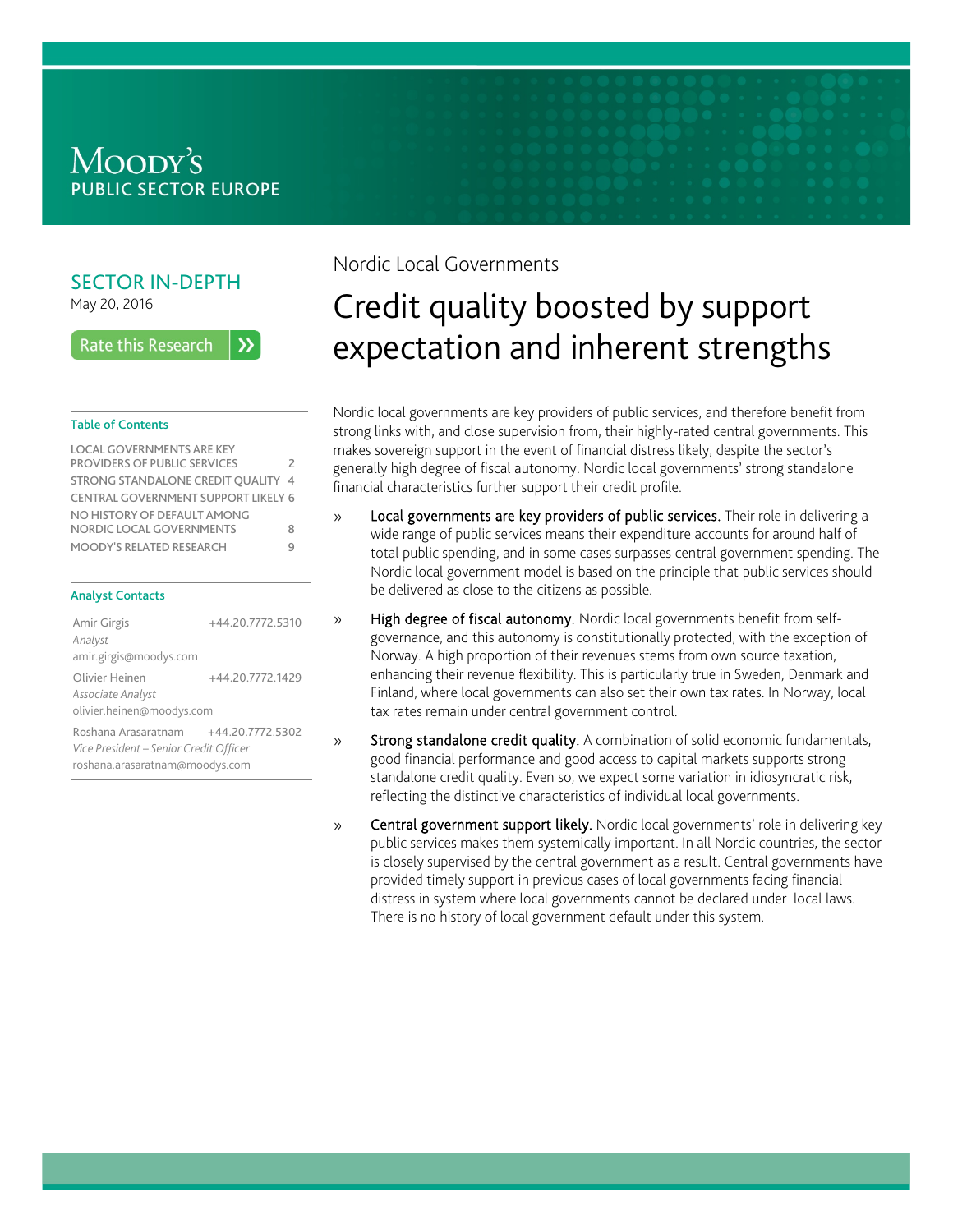### <span id="page-1-0"></span>**Local governments are key providers of public services**

Local government in Denmark, Sweden, Norway and Finland consists of regions and municipalities. The bulk of public services are delivered by municipalities (see Table 1 for a breakdown of responsibilities), in line with the guiding principle that services are most effectively delivered at the local level. Nordic local governments' role as service providers boosts their employee headcount, which accounts for approximately 20% of total employment on average.

A large share of total public expenditure in Nordic countries is carried out at local level (see Exhibit 1). In all Nordic countries apart from Norway, local government expenditure exceeds that of the central government. This is in contrast with most other OECD countries. Nordic countries have the largest local government sectors in the world, reflecting the wide range of responsibilities that are devolved to local level.



### **High degree of fiscal autonomy**

#### Overall high revenue flexibility

Nordic local governments have the right to levy taxes, an important aspect of self-governance. Tax receipts account for the majority local government revenues, with grants, fees and financial income making up the balance. Income tax is by far the most important source of local government operating revenue. Other taxes can include corporate tax, land tax and property tax. For example, Helsinki generates the majority of its operating income (62%) from taxes, including municipal income tax and property tax (see Exhibit 2).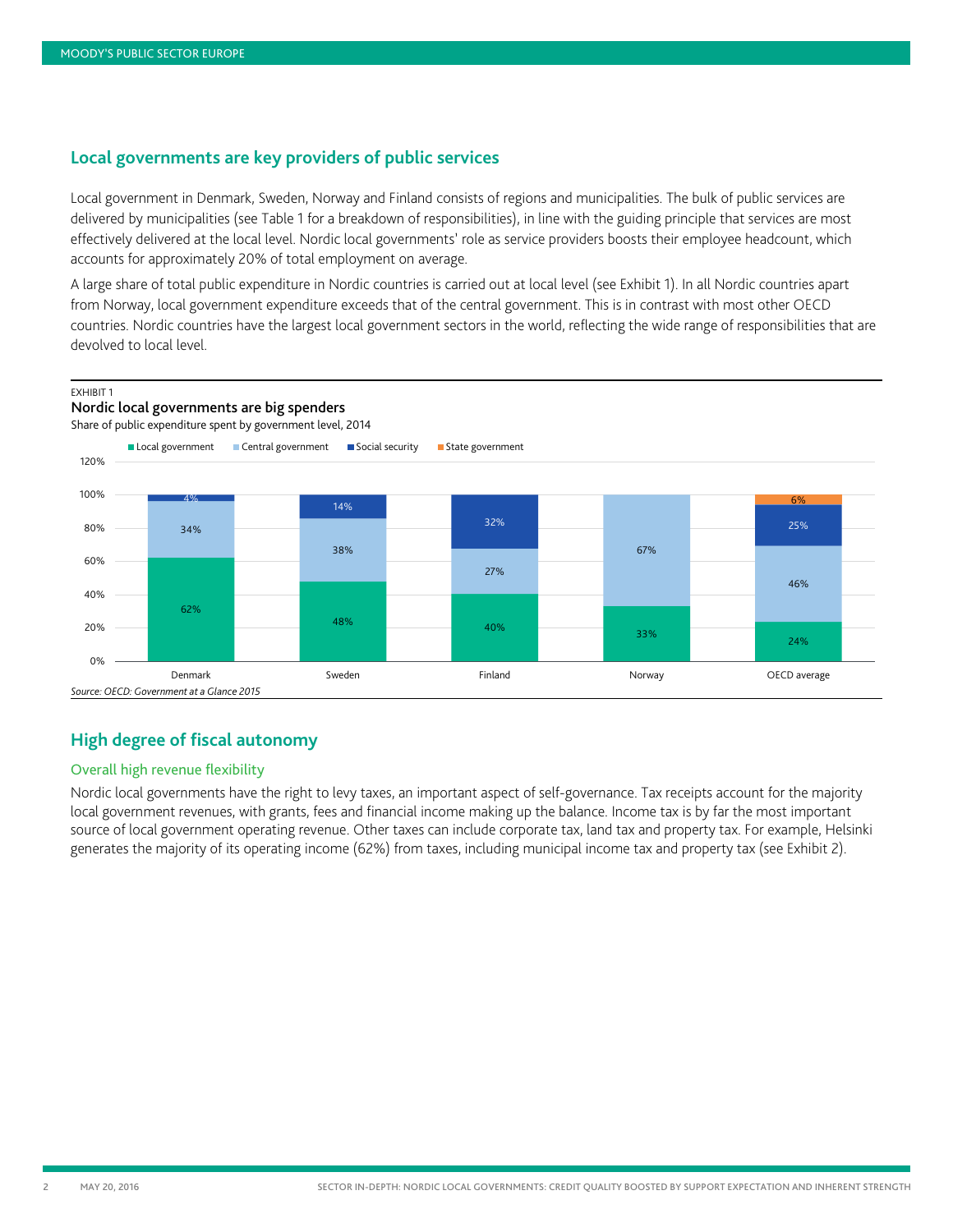### **Helsinki earns most of its revenue from municipal taxes**

The Finnish capital of Helsinki had revenue of EUR 4.7 billion in 2014, of which approximately 62% came from taxes. The city has the right to set the rates of municipal income tax, dog tax, and real estate property tax. The municipal income tax rate is currently 18.5%. Corporate tax is determined by the central government. State subsidies accounted for only 5% of revenues.

EXHIBIT 2



### TARI F 1

#### Major tasks performed at each government level

| <b>TASKS</b>                | <b>DENMARK</b>                                                                                                                                                                                                  | <b>FINLAND</b>                                                                                                                                                                                                      | <b>SWEDEN</b>                                                                                                                                                                 | <b>NORWAY</b>                                                                                                                                                                                                                                                     |
|-----------------------------|-----------------------------------------------------------------------------------------------------------------------------------------------------------------------------------------------------------------|---------------------------------------------------------------------------------------------------------------------------------------------------------------------------------------------------------------------|-------------------------------------------------------------------------------------------------------------------------------------------------------------------------------|-------------------------------------------------------------------------------------------------------------------------------------------------------------------------------------------------------------------------------------------------------------------|
| <b>Government Structure</b> |                                                                                                                                                                                                                 |                                                                                                                                                                                                                     |                                                                                                                                                                               |                                                                                                                                                                                                                                                                   |
| National Level              | Defense, police<br>Judicial system<br>Foreign and monetary<br>policy<br>Major infrastructure<br>Higher education<br>Secondary schools (upper)<br>$\overline{\phantom{0}}$                                       | Defense, police<br>Judicial system<br>Foreign and monetary<br>policy<br>Major infrastructure<br>Higher education                                                                                                    | Defense, police<br>Judicial system<br>Foreign and monetary<br>policy<br>Major infrastructure<br>Higher education                                                              | Defense, police<br>Judicial system<br>Foreign and monetary<br>$\overline{\phantom{0}}$<br>policy<br>Major infrastructure<br>$\overline{\phantom{0}}$<br>Higher education<br>Healthcare (hospitals)                                                                |
| Regional Level              | Healthcare (hospitals)<br>Regional development<br>Environmental protection<br>Ξ.<br>Specialised social<br>institutions                                                                                          | Regional development<br>$\overline{\phantom{0}}$<br>Environmental protection                                                                                                                                        | Healthcare<br>Regional development and -<br>transport infrastructure                                                                                                          | Secondary schools (upper)<br>Regional development<br>Environmental protection<br>$\overline{\phantom{0}}$<br>Culture<br>$\overline{\phantom{0}}$                                                                                                                  |
| Municipal Level             | Child care<br>Elderly care<br>Social services<br>Healthcare (primary)<br>Primary schools<br>Ξ.<br>Secondary schools (lower)<br>Waste management,<br>environmental protection<br>Local infrastructure<br>Culture | Child care<br>Elderly care<br>Social services<br>Healthcare<br>Primary schools<br>$\overline{\phantom{0}}$<br>Secondary schools<br>Waste management,<br>environmental protection<br>Local infrastructure<br>Culture | Child care<br>Elderly care<br>Social services<br>Primary schools<br>Secondary schools<br>Waste management,<br>environmental protection<br>Culture<br>$\overline{\phantom{a}}$ | Child care<br>Elderly care<br>Social services<br>Healthcare (primary)<br>Primary schools<br>$\overline{\phantom{a}}$<br>Secondary schools (lower)<br>$\overline{\phantom{0}}$<br>Waste management,<br>environmental protection<br>Local infrastructure<br>Culture |

Source: Danish Ministry for Economic Affairs and the Interior, Association of Finnish Local and Regional Authorities, Swedish Ministry of Finance, Norwegian Ministry of Local Government *and Modernisation, European University Insititute Florence*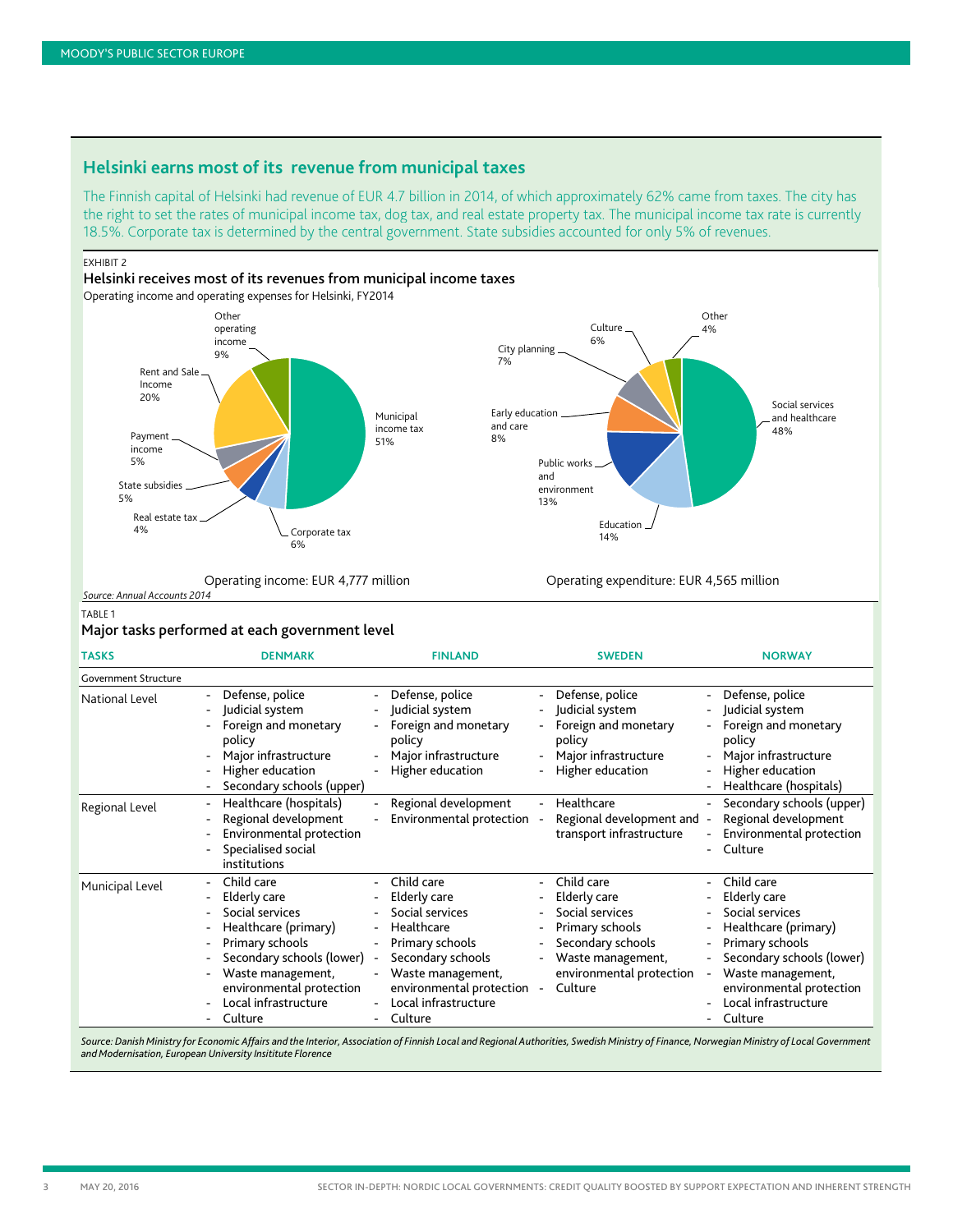Local governments in Sweden, Finland and Denmark have full autonomy to set tax rates, and therefore have high revenue flexibility. It is therefore common to see differences in local government tax rates across municipalities. In 2013 for example, the municipal income tax levy in Denmark varied from 22.5% to 27.8%. This flexibility in setting tax rates was deployed in Denmark and Sweden during the 1980s when a fiscal squeeze led the central government to reduce general grant levels. The local government sector responded by raising taxes and reducing capital expenditure in order to balance budgets.

In Norway, however, local governments' fiscal autonomy is more limited. Maximum local tax rates are set by the central government, and local governments have operated at these maximum rates since 1980. Fees and user charges are the only form of own source revenue that the Norwegian local government sector has any flexibility over.

Tax receipts as a percentage of total municipal revenue varies from 70% in Sweden and Denmark to 40% in Norway ( see Exhibit 3). In Norway, central government grants (earmarked and block grants) account for about 40% of total municipal revenue, more than in the other three countries.



#### Swedish and Danish municipalities receive the majority of their revenue from taxation Share of local government revenue from local taxation, 2013



# <span id="page-3-0"></span>**Strong standalone credit quality**

Nordic local governments have strong standalone credit profiles. This reflects a combination of solid economic fundamentals, good financial performance, strong governance, and good access to capital markets. Even so, we expect variations in idiosyncratic risk, reflecting the distinctive characteristics of each individual region and municipality.

### Strong economic fundamentals supported by equalisation system

Strong equalisation systems, designed to even out revenue disparities between municipalities so they can offer similar levels of public service, improve the Nordic local government sector's debt-servicing capacity and reinforce local government stability. All Nordic countries apply their own unique equalisation system to determine the net grant level but the over arching purpose is to ensure that demographic, socioeconomic, and geographical discrepencies are accounted for. Municipalities with a higher proportion of elderly citizens may be eligible for an additional grant<sup>[1](#page-3-1)</sup> to offset their lower tax receipts and higher elderly care costs. For example, the Danish municipality of Lolland receives a higher grant for elderly care as over 36% of its population is aged 60 or above, compared with the national average of 25%.

-

<span id="page-3-1"></span>For example in Denmark, the total demographic expenditure need for each municipality is calculated by multiplying the number of people in each age group with the unit amount for that age group. This per unit amount varies, but is generally higher for children between 0 and 16 years (DKR 60 to 80 per person) and for the elderly above 75 years of age (DKR 60 to 120 per person). Source: *Local government equalisation and general subsidies 2014*, Danish Ministry of Economic Affairs and the Interior.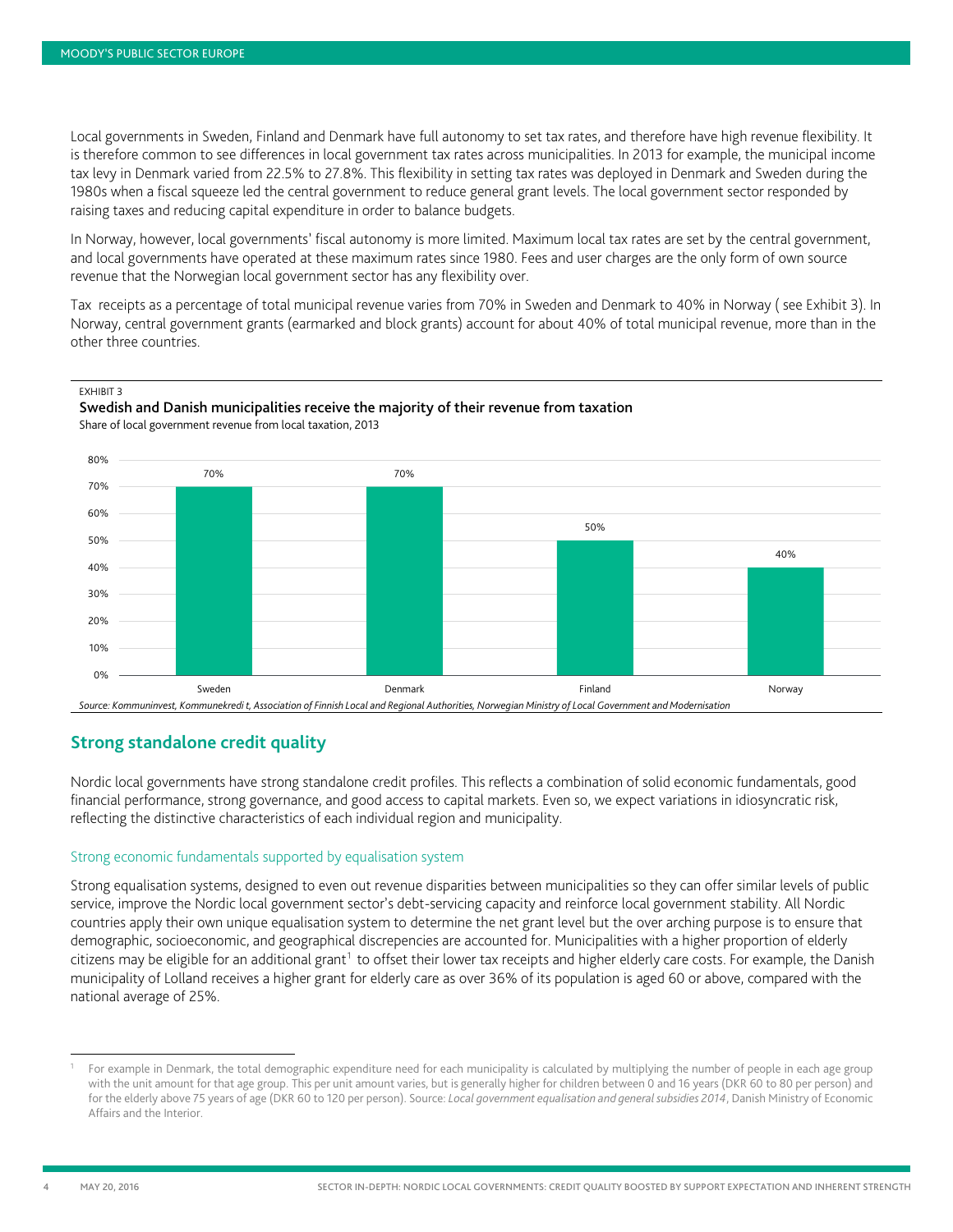#### Balanced operating performance

Gross operating balances (GOBs), the difference between operating revenue and expenditure, has consistently been positive for municipalities in all four Nordic countries (see Exhibit 5). The sector as a whole has had an average GOB of 3.8% of operating revenues over the last five years. Danish local governments have delivered particularly strong surpluses due to consistent revenue growth and controlled expenditure. Budget surpluses have been declining in Norway and Sweden, and this negative trend is expected to continue over the next three years as the population grows and ages, pushing up service and healthcare costs.

#### EXHIBIT 4

Danish municipalities have the strongest gross operating balances

Municipal gross operating balances as % of operating revenues, 2010-2014



#### Low to moderate direct debt levels

Local governments in Norway and Sweden have higher direct debt levels than their Danish and Finnish peers, reflecting higher investments to support a growing population. The population of the Swedish city of Gothenburg (Aaa, stable), for example, has grown by over 10% in the last decade. Investments to keep pace with population growth will largely be funded by new debt, ensuring continued growth in local government debt, especially in cities experiencing net migration. Norwegian local government debt per person has increased fourfold in the last 20 years, driven by high investments over the last two decades.

#### **EXHIBIT 5**

#### Low to moderate debt levels

Municipal gross operating balances as % of operating revenues, 2010-2014 Direct debt as % of operating revenues

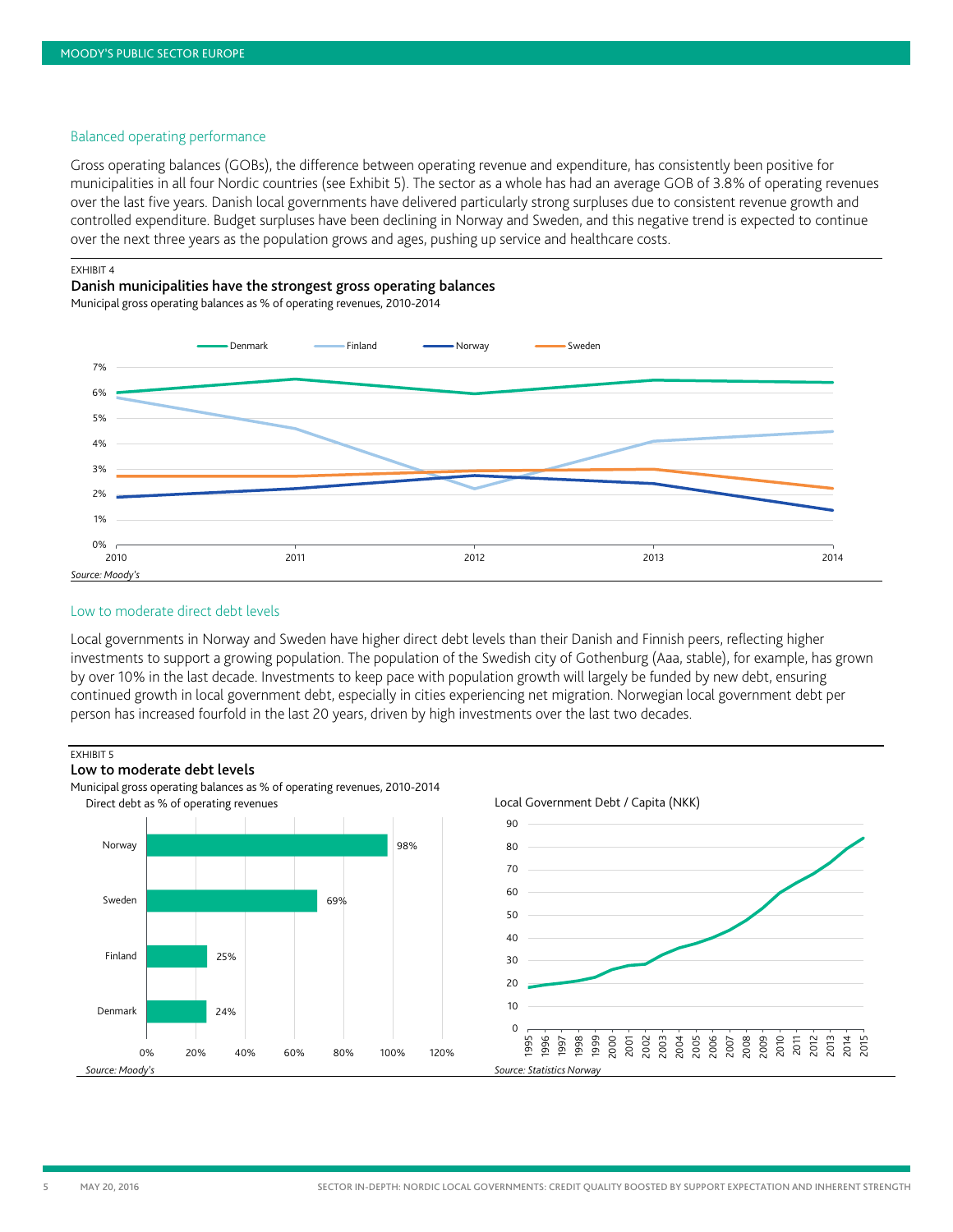Denmark and Finland however have very low direct debt levels. In Denmark there are clear constraints on borrowing, as municipalites requires a current and capital account balance.

#### Strong liquidity supported by specialised lenders

Nordic local government liquidity positions tend to be robust despite holding limited cash reserves and credit lines. However, the sector benefits from access to specialised local government lenders, which issue debt to a wide array of investors, and lend the proceeds to the local government sector. These Aaa-rated organisations have successfully provided the local government sector with continuous access to the capital markets, even during local and global financial slowdowns. However, Nordic local governments have some refinancing risk as they have short-dated loans in comparison with other countries. This is most pronounced in Sweden, as their local lenders (Kommuninvest) average remaining maturity on their loan portfolio at year end 2015 was a comparatively low 2.3 years.

TABLE 2

| Nordic specialised lenders provide liquidity but loan portfolio is short dated |  |  |
|--------------------------------------------------------------------------------|--|--|
|                                                                                |  |  |

| <b>COUNTRY</b> | <b>LOCAL GOVERNMENT LENDER</b> | <b>AVERAGE MATURITY OF LOCAL GOVERNMENT DEBT</b> |
|----------------|--------------------------------|--------------------------------------------------|
| Sweden         | Kommuninvest                   | 2.3 years                                        |
| Denmark        | Kommunekredit                  | 6.1 years                                        |
| Norway         | Kommunalbanken                 | 8.3 years                                        |
| Finland        | Munifin                        | 9.8 years                                        |

*Source: Specialised lenders average remaining maturity of loan portfolio at year-end 2015 was used as a proxy for debt tenure. For KBN an adjustment was made as KBNs loans predominately represent the sectors long dated loans while they independently issue their own short term funding.*

### <span id="page-5-0"></span>**Central government support likely**

Nordic local governments' role in delivering key public services makes them systemically important and so we assign a very high assumption of central government support in the unlikely event that they faced acute liquidity stress. This enhances the local governments' standalone credit profile (baseline credit assessment). We take comfort from the fact that timely central government intervention has allowed local government entities to recover whenever they have faced financial stress in the past. Table 3 outlines four such cases across the region.

#### Consultation between national and local governments

It is ultimately the central government that delegates the tasks. However, frequent consultation between the supervisory body and municipal/regional boards to discuss public service allocation allows the local government to influence the central government. Any changes to in the distribution of services follows extensive consultation, and is accompanied with funding where required. For example, in Sweden, municipalities have received additional grants from the central government to support the integration of refugees<sup>[2](#page-5-1)</sup>. Agreements between the central and sub-national sectors ensure that the municipalities and regions have adequate financing for agreed added responsibilities. In Finland, a 2014 reform designed to shift responsibility for healthcare away from the municipalities towards the regions failed in the Finnish constitutional court. The change was opposed by the municipal sector.

-

<span id="page-5-1"></span><sup>2</sup> See '*Measures to tackle the refugee crisis'* published October 2015 by Government Offices of Sweden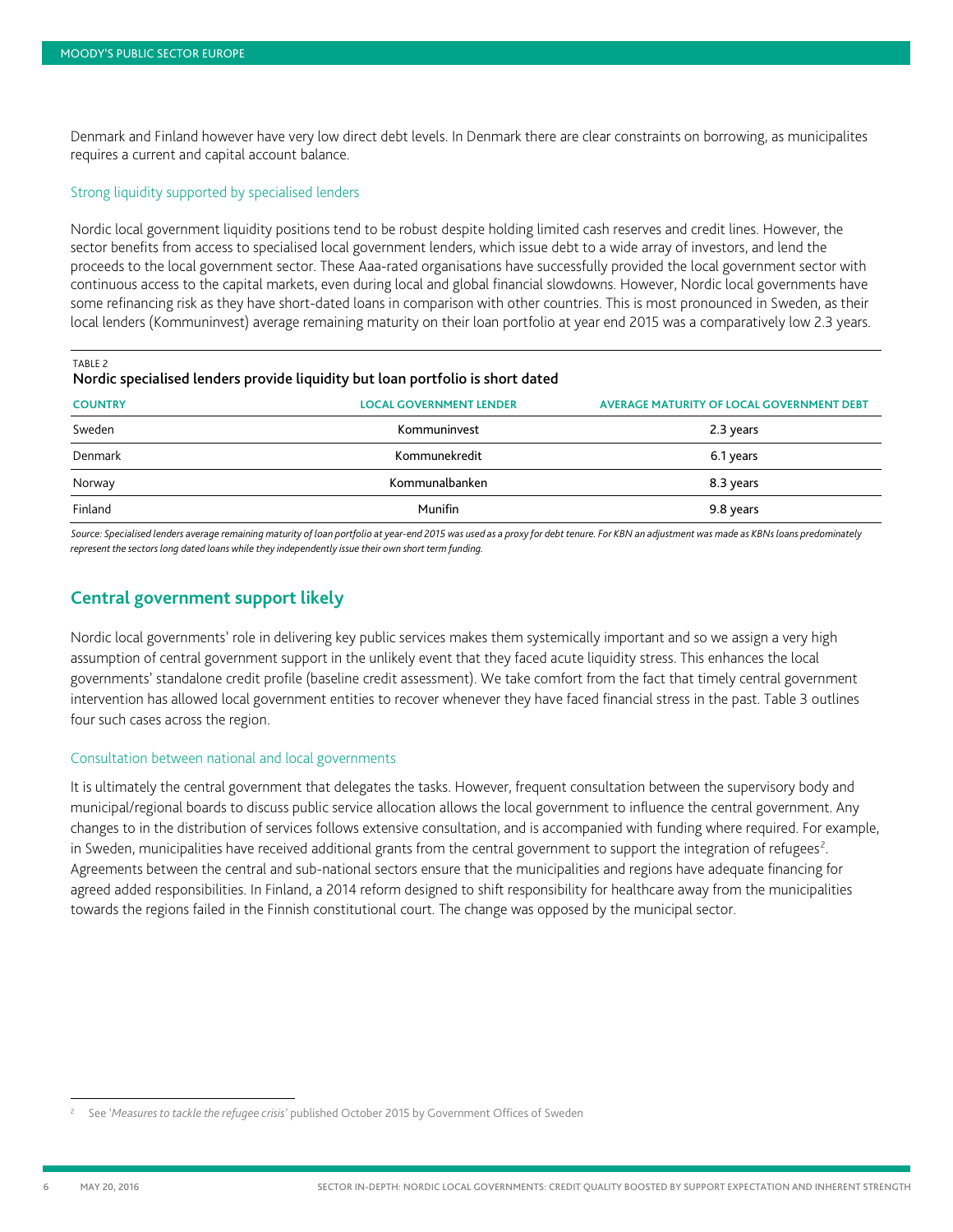#### Strong central government oversight promotes fiscal discipline

Nordic local governments are among the most regulated and supervised in Europe. The sectors right to self-governance is constitutionally protected<sup>[3](#page-6-0)</sup> in the Nordics, with the exception of Norway, where the local government is subordinate to the central government. In the Nordics, while local governments operate with a high degree of fiscal autonomy, the national government exercises strong oversight to ensure fiscal discipline.

National governments maintain fiscal discipline within the wider public sector by imposing strict self-governance requirements on municipalities. These include balanced budgets requirements, which make it unlikely that operating deficits will become a credit concern for the sector.

If local governments were not subject to such constraints, there would be a risk of moral hazard, as the high probability of central government support in the event of a crisis could incentivise overspending. For example, in Sweden, the balanced budget requirement dictates that any budget deficit must be resolved within three years<sup>[4](#page-6-1)</sup>. Expenditure limits may also be enforced.

In addition, supervisory bodies<sup>[5](#page-6-2)</sup> maintain oversight of municipal actions, evaluating whether these fall within their legislative powers and jurisdiction. Regular dialogue between the supervisory body and local government can include discussion of revenue distribution, efficiency measures and allocation of resources, and municipality expenditure.

Municipalities may be subject to other requirements, such as borrowing regulations, adopting rigorous accounting systems and benchmarking standards, or giving citizens and the central government the right to request information. This promotes municipal accountability and transparency.

-

<span id="page-6-0"></span><sup>3</sup> See Denmark – *Danish Constitution 1953: Section 82*; Sweden – *Local Government Act 1991: Chapter 1, Section 1*; Finland – *Local Government Act 1995: Chapter 1, Section 1*; Norway *– Local Government Act 1992 (no explicit constitution right).*

<span id="page-6-1"></span><sup>4</sup> See Swedish *Local Government Act 1991: Chapter 8, Section 5.*

<span id="page-6-2"></span><sup>5</sup> Supervisory bodies in the Nordics consist of the Ministry of Social Affairs and the Interior (Denmark), Swedish Association of Local Authorities and Regions (Sweden), Ministry of Local Government and Public Reforms (Finland), and the Ministry of Local Government and Modernisation (Norway).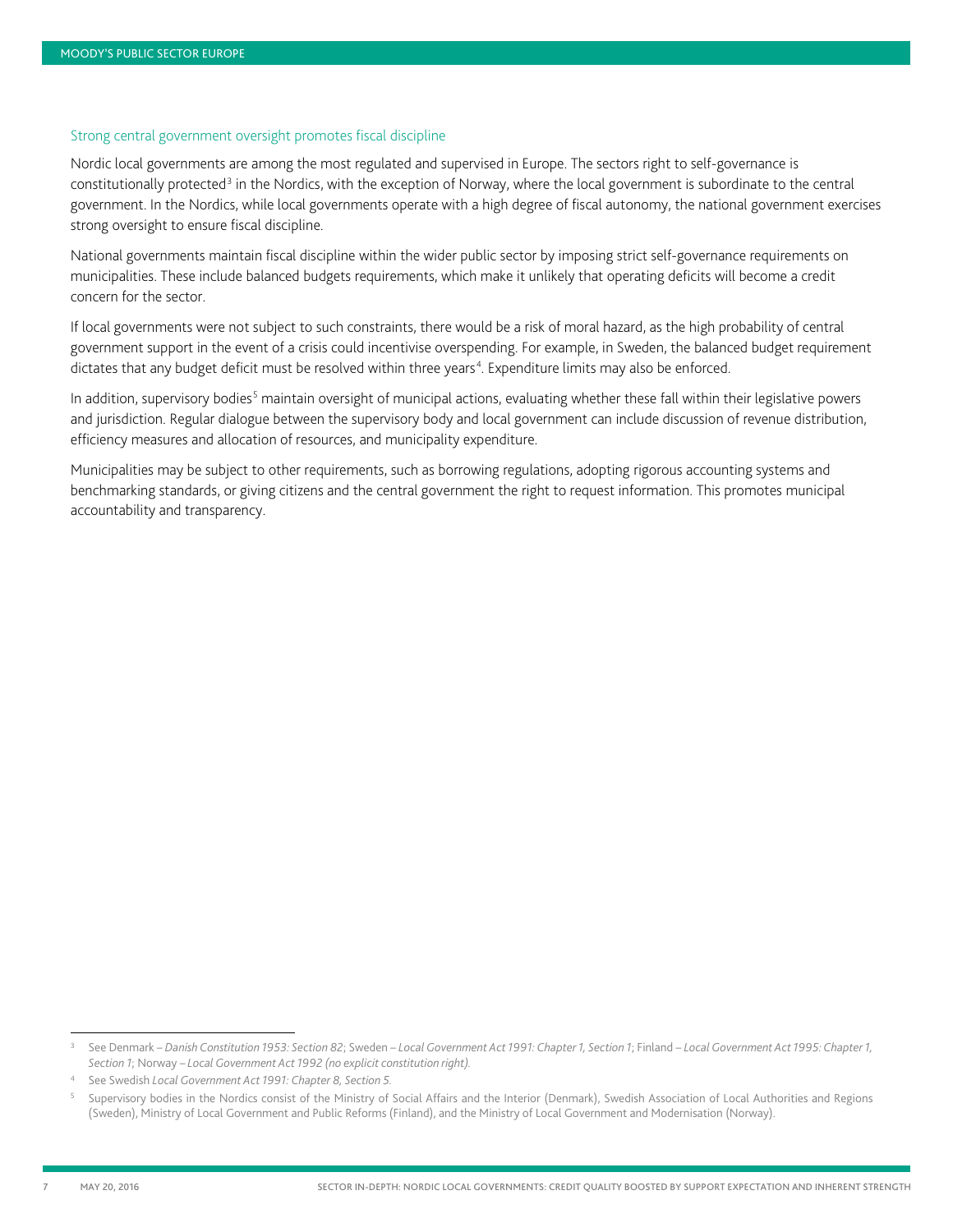# <span id="page-7-0"></span>**No history of default among Nordic local governments**

While financial stress is possible, there has been no default reported in over 100 years thanks to timely central government intervention. The examples presented support our assumption of very high support under distressed scenarios.

| TABLE <sub>3</sub>               |                                                                                                                                                                                                                                                                                                                                                                       |                                                                                                                                                                                                                                                                                                                                                            |                                                                                                                                                                                                                                                                                                                                |                                                                                                                                                                                                                                                                            |
|----------------------------------|-----------------------------------------------------------------------------------------------------------------------------------------------------------------------------------------------------------------------------------------------------------------------------------------------------------------------------------------------------------------------|------------------------------------------------------------------------------------------------------------------------------------------------------------------------------------------------------------------------------------------------------------------------------------------------------------------------------------------------------------|--------------------------------------------------------------------------------------------------------------------------------------------------------------------------------------------------------------------------------------------------------------------------------------------------------------------------------|----------------------------------------------------------------------------------------------------------------------------------------------------------------------------------------------------------------------------------------------------------------------------|
|                                  | Central government has demonstrated timely extraordinary support for the sector                                                                                                                                                                                                                                                                                       |                                                                                                                                                                                                                                                                                                                                                            |                                                                                                                                                                                                                                                                                                                                |                                                                                                                                                                                                                                                                            |
|                                  | <b>DENMARK</b>                                                                                                                                                                                                                                                                                                                                                        | <b>FINLAND</b>                                                                                                                                                                                                                                                                                                                                             | <b>SWEDEN</b>                                                                                                                                                                                                                                                                                                                  | <b>NORWAY</b>                                                                                                                                                                                                                                                              |
| Local government<br>under stress | Municipality of Farum,<br>(2002)                                                                                                                                                                                                                                                                                                                                      | Municipality of Karkkilla,<br>(1992)                                                                                                                                                                                                                                                                                                                       | City of Bjuv, (1995)                                                                                                                                                                                                                                                                                                           | Municipality of Lebesby, (Late 1980s)                                                                                                                                                                                                                                      |
| Background                       | Excessive spending and<br>breaches of borrowing<br>regulations. Several<br>ambitious projects were<br>carried out via opaque<br>public-private partnerships<br>using sale and leaseback<br>loans.                                                                                                                                                                     | Financial distress of a major<br>state owned company<br>(Karkkila Industrial Village<br>Ltd) with domestic and<br>foreign loans guaranteed by<br>the city. Devaluation of the<br>Markka worsened the<br>situation and guaranteed<br>loans reached 250% of the<br>municipalities tax revenue.                                                               | Financial distress due to the<br>overindebtedness of its<br>housing company. Bjuv was<br>not able to raise taxes due<br>to national legislation that<br>suspended their right to<br>raise own taxes.                                                                                                                           | Provided guarantee for the financial<br>liabilities to a fishing enterprise<br>(revised Local Government Act in<br>1993 no longer allows this)<br>Fish farm went bankrupt, forcing<br>municipality to take over NOK 50<br>million in short-term debt                       |
| <b>State intervention</b>        | Farum was put under the<br>control of the state<br>government and was<br>granted a subsidy of DKK 2<br>billion. The size of the<br>grants was approximately<br>one year's Farum's budget.<br>This was highly<br>controversial among the<br>public and the first time the<br>State has bailed out a local<br>government.<br>Farum raised taxes from<br>19.6% to 22.8%. | Karkilla took the liabilities<br>on its balance sheet and the<br>state was given the right to<br>veto the company board.<br>State passed emergency<br>legislation that enabled the<br>payment of a state interest<br>subsidy to the municipality,<br>which has to be repaid.<br>Karkkila raised municipal<br>taxes to the highest level in<br>the country. | State provided SEK 159<br>million out of the SEK 200<br>million requested to resolve<br>the crisis.<br>Government allowed Bjuv<br>to keep the housing<br>company with the condition<br>that the government could<br>take it over up until May 31,<br>2003.<br>Bjuv took a larger<br>management role in the<br>housing company. | State provided additional grant<br>revenues for a number of years, and<br>allowed the debt to be restructured<br>as part of a rescue package.<br>Package included decreased<br>expenditure levels by the<br>municipality, and tighter monitoring<br>by central government. |

*Source: Farum – Policy making in multilevel systems: Federalism, decentralisation and performance in OECD countries (2013); Karkkila – Finnish local government institutions and creditworthiness (2012); Bjuv – Fiscal Federalism in Unitary States (2004); Lebesby – Recovery of local and regional authorities in financial difficulties (2002)*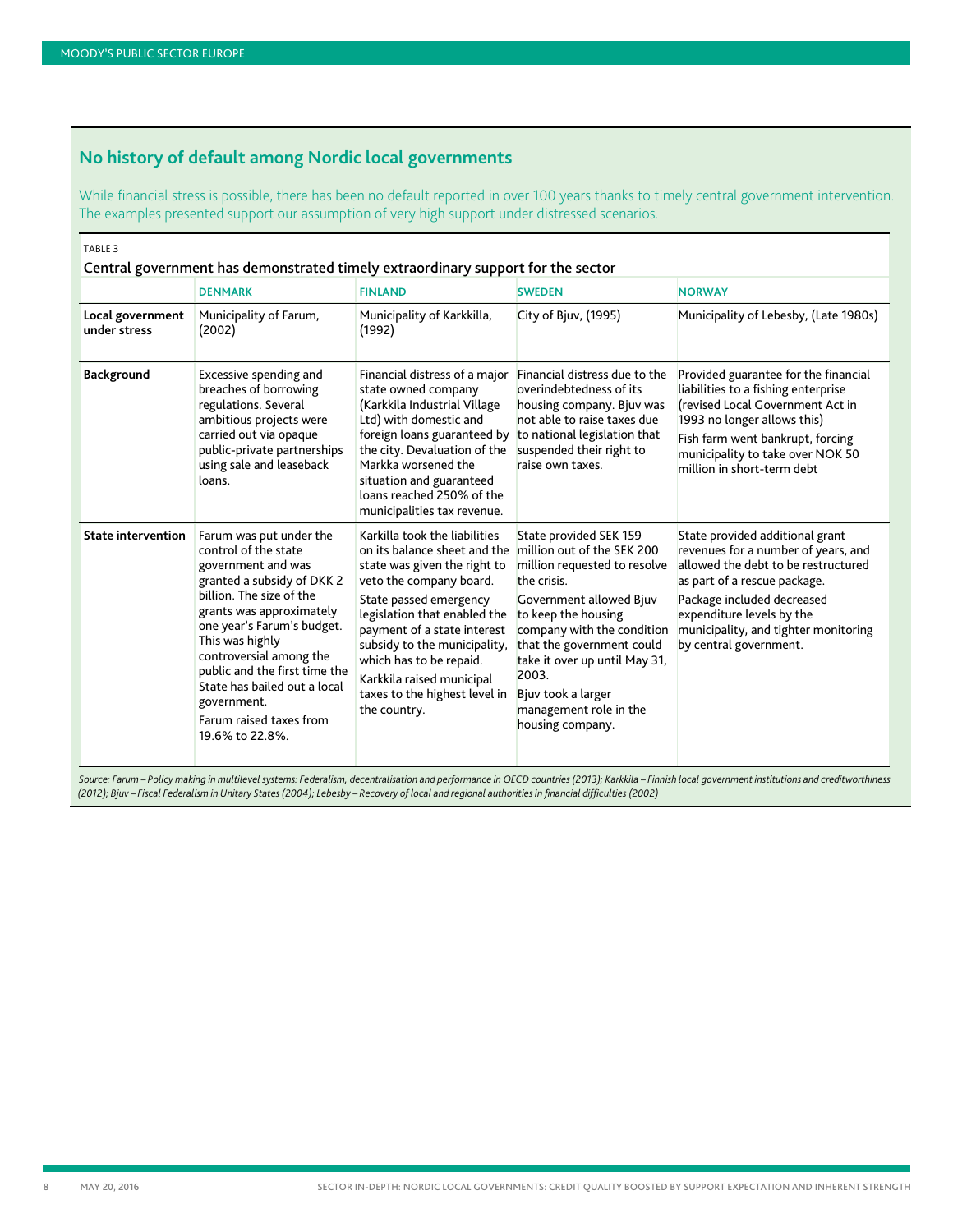### <span id="page-8-0"></span>**Moody's Related Research**

Issuer In-Depths:

- » [Delivery of Faroe Islands' Fiscal Plan Supports Creditworthiness, September 2015 \(1007947\)](https://www.moodys.com/researchdocumentcontentpage.aspx?docid=PBC_1007947)
- Sector Comments:
- » [Nordic Specialised Lenders: Peer Comparison, August 2014 \(172688\)](https://www.moodys.com/researchdocumentcontentpage.aspx?docid=PBC_172688)
- » [Nordic Specialised Lenders: a model for public sector financing agencies in France and the UK, January 2014 \(161430\)](https://www.moodys.com/researchdocumentcontentpage.aspx?docid=PBC_161430)
- » [Strong Growth in German Laender Tax Revenue is Credit Positive, May 2016 \(189734\)](https://www.moodys.com/researchdocumentcontentpage.aspx?docid=PBC_189734)
- » [German Municipal Credit Quality More Varied Than Regions', January 2016 \(1013308\)](https://www.moodys.com/researchdocumentcontentpage.aspx?docid=PBC_1013308)

#### Rating Methodologies:

- » [Regional and Local Governments, January 2013 \(147779\)](https://www.moodys.com/researchdocumentcontentpage.aspx?docid=PBC_147779)
- » [Government-Related Issuers, October 2014 \(173845\)](https://www.moodys.com/researchdocumentcontentpage.aspx?docid=PBC_173845)

#### Credit Opinions:

- » [Gothenburg, City of](https://www.moodys.com/research/Gothenburg-City-of-Credit-Opinion--COP_341645)
- » [Oslo, City of](https://www.moodys.com/research/Oslo-City-of-Credit-Opinion--COP_576700)
- » [Sweden, Government of](https://www.moodys.com/researchdocumentcontentpage.aspx?docid=PBC_1022864)
- » [Norway, Government of](https://www.moodys.com/researchdocumentcontentpage.aspx?docid=PBC_1018846)
- » [Finland, Government of](https://www.moodys.com/research/Finland-Government-of-Credit-Opinion--COP_278070)
- » [Denmark, Government of](https://www.moodys.com/research/Denmark-Government-of-Credit-Opinion--COP_230700)
- » [Faroe Islands, Government of](https://www.moodys.com/research/Faroe-Islands-Government-of-Credit-Opinion--COP_820828907)

To access any of these reports, click on the entry above. Note that these references are current as of the date of publication of this report and that more recent reports may be available. All research may not be available to all clients.